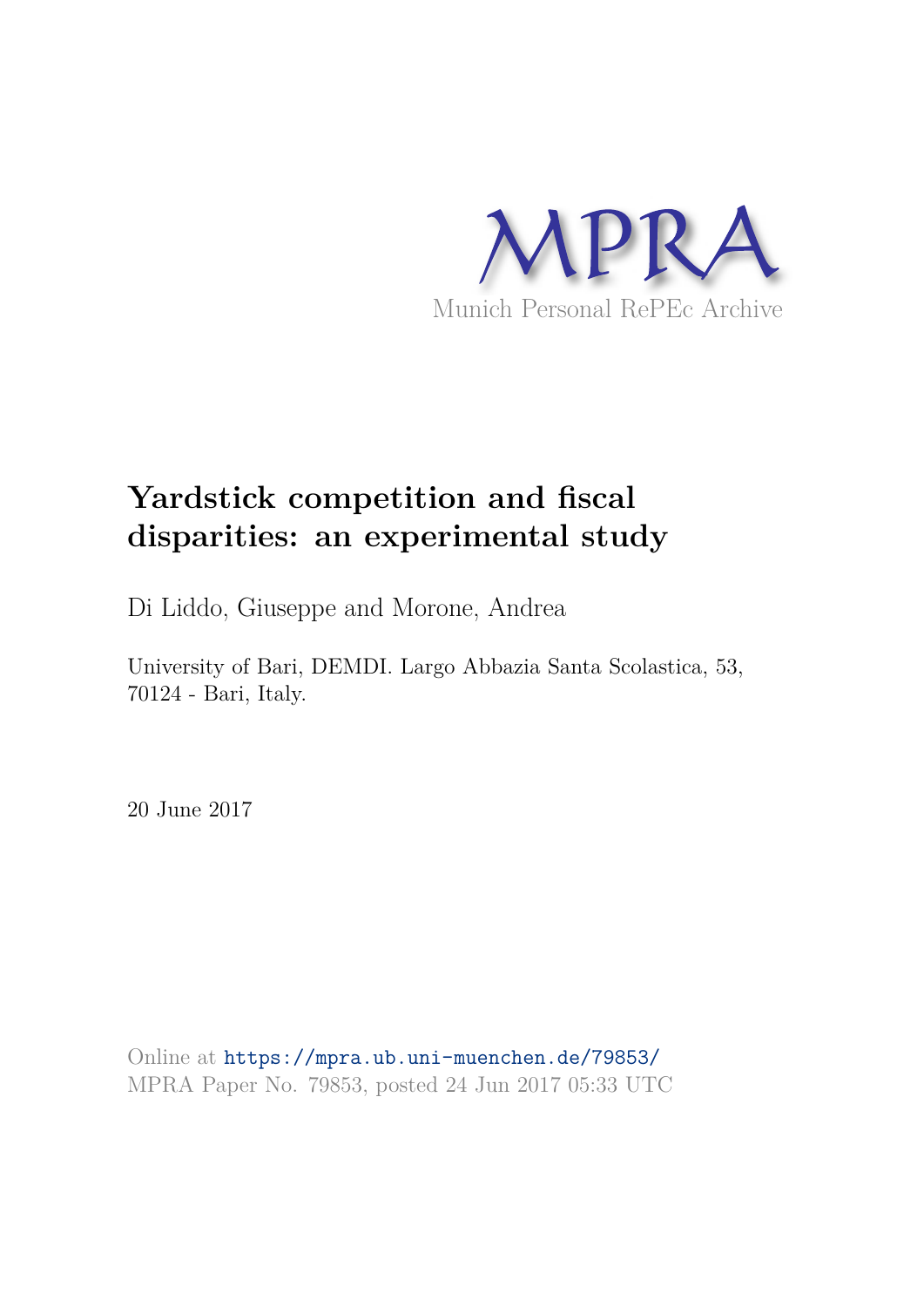# Yardstick competition and fiscal disparities: an experimental study

### Giuseppe Di Liddo

*University of Bari, DEMDI. Largo Abbazia Santa Scolastica, 53, 70124 - Bari, Italy. e-mail: giuseppe.diliddo@uniba.it*

#### Andrea Morone

*University of Bari, DEMDI. Largo Abbazia Santa Scolastica, 53, 70124 - Bari, Italy.*

## Abstract

Recent theoretical research suggest that yardstick competition may be biased by the presence of fiscal disparities between local governments and that fiscal equalization may help in correcting this bias. This paper provides an empirical test of these theoretical predictions by means of a laboratory experiment.

JEL Classifications: H71, H76, C91. Keywords: yardstick competition, fiscal equalization, experiment.

#### 1. Introduction

The existing research on yardstick competition, that is, the use of comparisons between administrators of adjacent jurisdictions as a benchmark for the local incumbent administrator, usually bases its assumption on the existence of identical or "similar" jurisdictions to be compared.

This idea has been formalized by the seminal paper of Besley and Case (1995), that presents a model of the political economy of tax-setting in a multijurisdictional world, where voters compare local administrators to overcome political agency problems. This forces incumbents into a competition in which they care about what other incumbents are doing in order to maximize the probability of re-election.

Similarly, Besley and Smart (2007) study political competition between domestic and foreign administrators of jurisdictions affected by shocks in the cost of provision of local public goods.

If yardstick competition correctly works, that is, if citizens makes comparative performance evaluation across governments in order to understand the quality (or the honesty) of their politicians, then it would be useful to organize the allocation of functions and resources to local governments so as to maximize this behaviour (Bordignon et al., 2003).

A number of empirical papers provide evidence about the existence of taxmimicking behaviour among local governments. Among others, Besley and Case (1995) successfully tested the existence of this phenomenon using U.S. state data from 1960 to 1988. Bordignon et al. (2003), using data on 143 adjacent Italian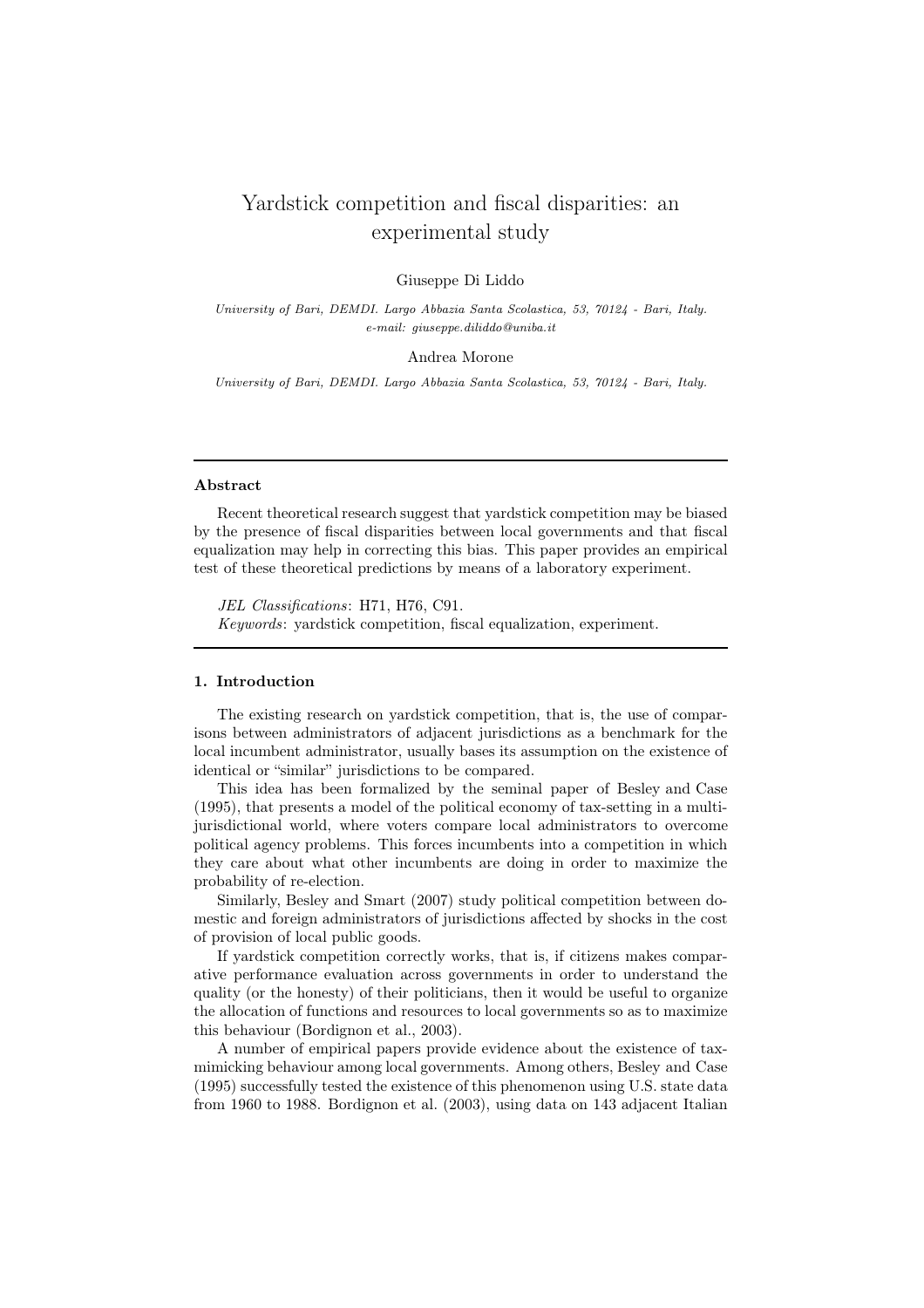municipalities, found positive spatial auto-correlation in local property tax rates of jurisdictions where the mayors run for re-election in uncertain contests, while interaction is absent where mayors either face a term limit or are backed by large majorities. More recently, Buettner and von Schwerin (2016), using data about German states and local governments, have provided empirical evidence of the existence of yardstick competition between subnational jurisdictions in the setting of local business tax rates.

Despite the large amount of empirical research on the topic, the effect of fiscal disparities between local jurisdiction on yardstick competition has received little attention.

From a theoretical point of view, this problem has been recently treated by Allers (2012) who underlines that when fiscal disparities exist, that is, when local jurisdictions differ in revenue capacities and/or spending need, yardstick competition is likely to be biased. In fact, the key to yardstick competition is transparency and, if administrators' performance cannot be derived from subnational government output and tax rates in a straight-forward manner, its correct functioning could be undermined and administrators of richest (in terms of fiscal capacity/expenditure needs ratio) jurisdictions have a strategical advantage. As a consequence, they could extract higher rents than their counterparts take, and still keep a good reputation or re-election probability, simply because their counterparts manage fewer resources and can offer services with lower quality (Di Liddo and Giuranno, 2016). For this reason, fiscal equalization is likely to increase the efficacy of yardstick competition and remove the yardstick bias, providing all administrators the same amount of revenues (Allers, 2012).

To the best of our knowledge, there is still a lack of empirical research aimed to test the existence of the yardstick bias caused by fiscal disparities. The aim of the paper is to fill the gap in the literature studying - by means of a laboratory experiment - yardstick competition (Besley and Case, 1995) and the effect of equalizing grants on the yardstick bias (Allers, 2012). To be more precise, we will address the two following research questions:

- RQ1 might fiscal disparity among jurisdiction bias yardstick competition?
- RQ2 might central government (CG) transfers improve yardstick competition among local jurisdictions?

The rest of the paper is organized as follows. In Section 2 we report the experimental design, in Section 3 the empirical analysis and its results are presented. Finally, Section 4 concludes. Descriptive statistics on data used in our regressions are reported in Appendix.

#### 2. Experimental design

We recruited students from the University of Bari via a mailing-list system. They were presented with a set of pairwise choice questions; each pairwise choice is composed of two scenarios, labelled "Jurisdiction A" and "Jurisdiction B", of the kind depicted in Table 1. Each subject has to report his/her vote/preference between the two administrators of A and B on the bases of the ratio between benefits from local expenditure (LE) and taxation in each jurisdiction.

The experiment was conducted at the ESSE laboratory of experimental economics at the University of Bari and programmed in z-Tree (Fischbacher, 2007).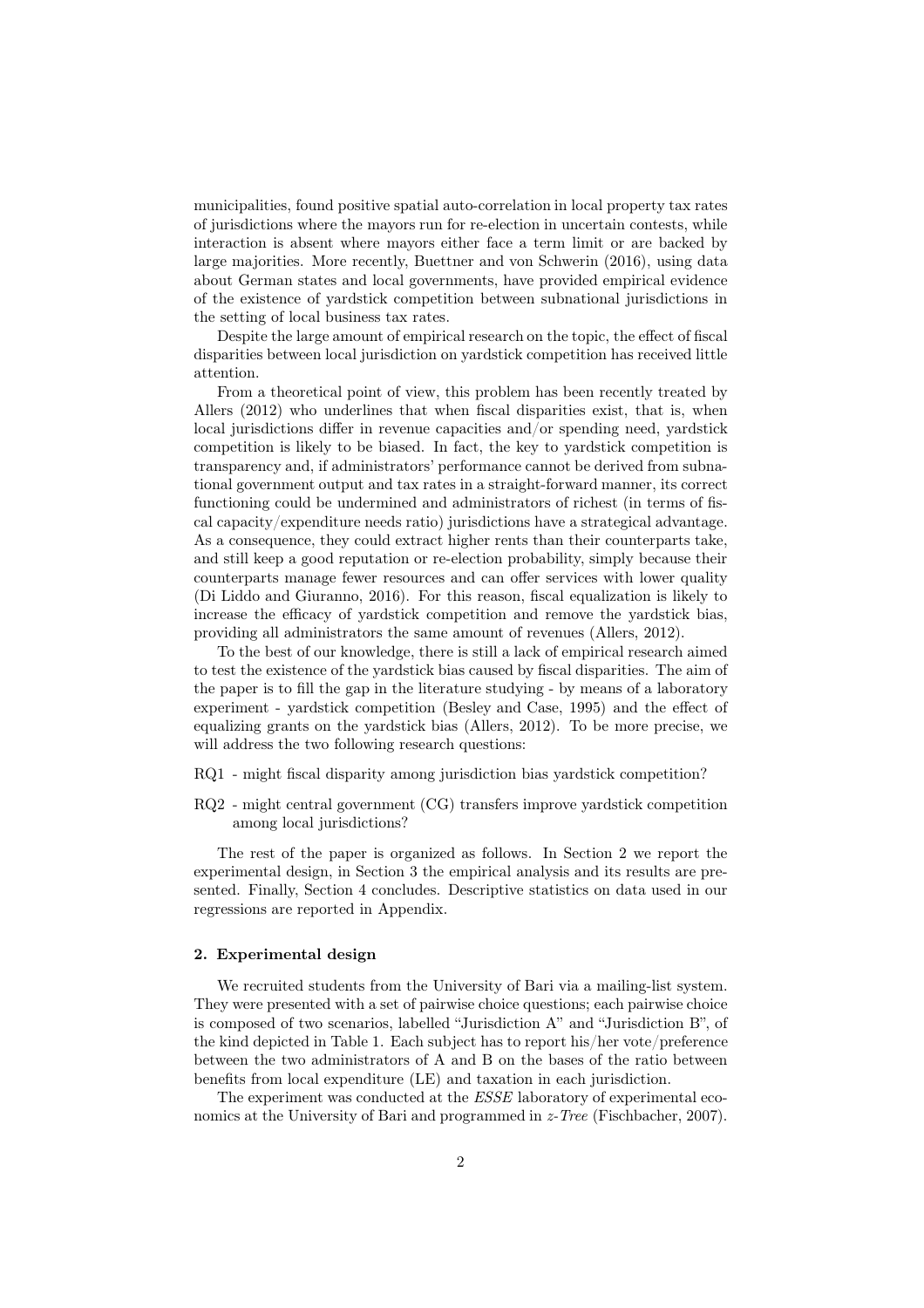An overall number of 40 students attended two separate sessions composed by 20 subjects each.

Participants were presented with the same 20 pairwise choices corresponding to the 20 scenarios reported in Table 4 in Appendix. The time taken to complete the experiment varied between sessions, treatments, and also across subjects, since participants were explicitly encouraged to proceed at their own pace.

On average, the experiment lasted 15 minutes. The incentive mechanism was that the chosen scenario would be played for real. Specifically, in each section subjects are characterized by an individual tax base and, at the end of each session, for each subject, one question was randomly selected and played out for real. Subjects' pay-off (benefit) was calculated applying equation (1) to the subjects' individual tax base. In this way, participants to the experiment have incentive to detect the less rent-seeker administrator independently to the amount of benefit reported in the various scenarios.

The average payment made to the 40 subjects was 5.50 Euro. Consequently, the average payment was around 22 Euro per hour spent doing the experiments. This is well above the marginal wage rate of the subjects performing the experiment.

Table 1: Representative scenario. In each scenario jurisdictions have three inhabitants.

|                        | Jurisdiction A | Jurisdiction A |  |  |
|------------------------|----------------|----------------|--|--|
| Total tax base         | $B_A$          | $B_B$          |  |  |
| Tax rate               | t.             |                |  |  |
| Transfers from CG      | $T_A$          |                |  |  |
| Total benefits from LE | $\Pi_A$        | $\Pi_B$        |  |  |

The payoff in each administration, i.e. the benefits from local expenditure, is calculated by the following function:

$$
\Pi = N \alpha \left( t B_i - \rho_i + T_i \right), \qquad i \in \{A, B\} \tag{1}
$$

where  $B_i$  is the per capita tax base in the administration and N the number of inhabitants  $(N = 3)$ , t is the tax rate,  $\rho_i$  is the per capita rent extracted by the administrator,  $T_i$  is the eventual vertical equalising transfer to the poorest jurisdiction, and  $\alpha$  is the marginal per capital return (MPCR). Subjects are informed that  $t$ ,  $\alpha$  and the number of inhabitants, are constant across administrations.

#### 3. Empirical analysis and results

Our main interest is in the frequencies of votes for administrators who extract lower rent in the different scenarios that involves jurisdictions A and B. To that end, we construct, as dependent variable, a dummy variable that assumes value 1 when the administrator who extracts higher rent is correctly identified and 0 otherwise. Descriptive statistics on the results of the experiment are presented in Table 5 in Appendix.

The regressors included in the model are: the difference in the tax bases expressed in percentage; the tax rate of the local tax, that differs in various scenarios, remaining the same for both jurisdictions in all cases; the difference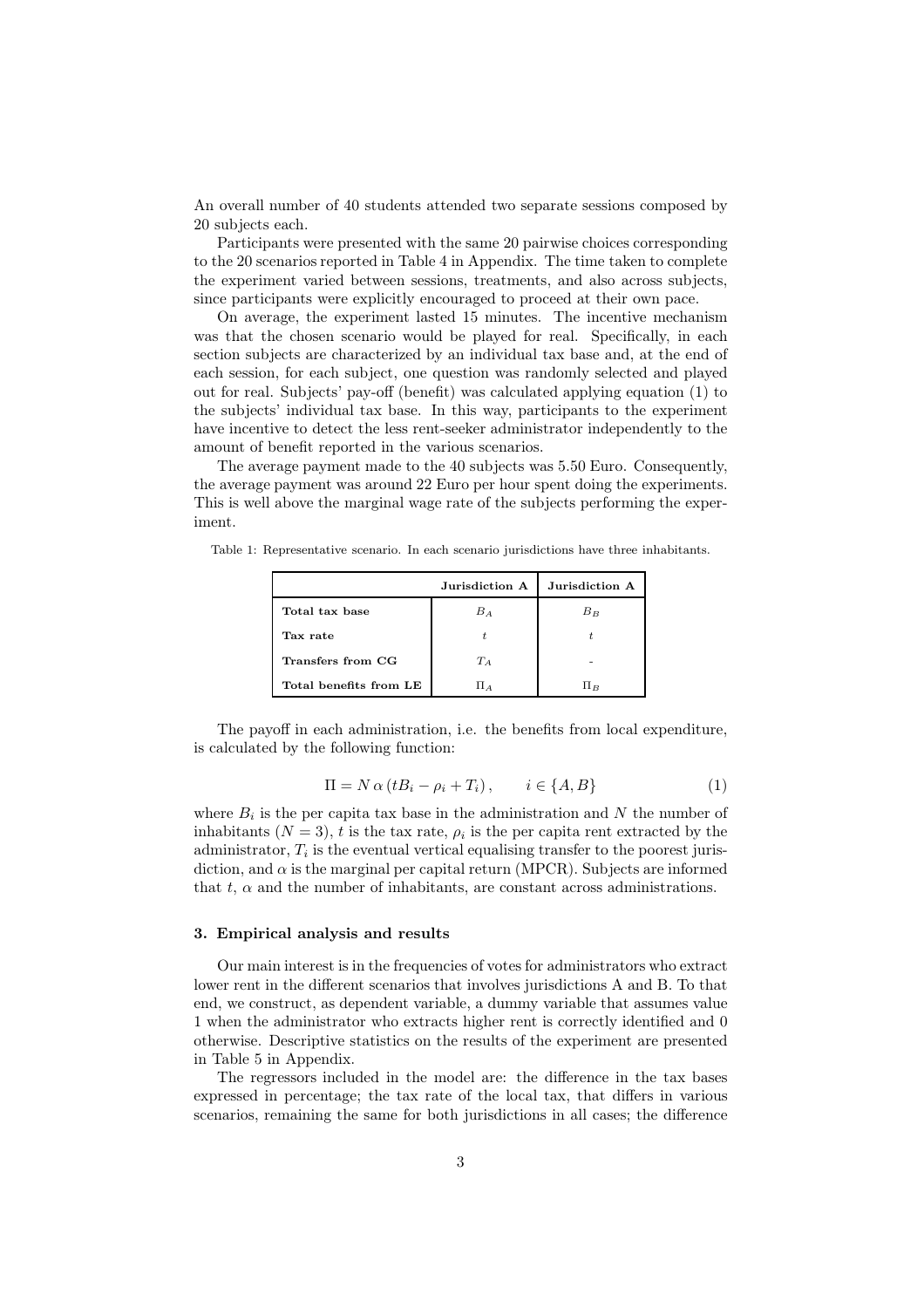in benefits from local expenditure in percentage and the degree of equalization that can assume value  $0\%$  or  $100\%$ . That is, no equalization or full revenue equalization.

We used a random-effects binary probit estimator in order to compute the marginal effects of the regressors, comparing cases characterized by differences in the tax base to cases characterized by identical tax bases, in order to estimate how much the (conditional) probability of the outcome variable changes in the two cases, holding all other regressors constant at mean. Table 2 reports the coefficient point estimates of 5 specification of the model, the full specification corresponds to column 5 of the table. The computed standard errors are robust to all kind of intragroup correlation, relaxing the usual requirement that the observations be independent. That is to say, we assume that our observations are independent across individuals (clusters) but not necessarily within individuals.

Table 2: Coefficient point estimates. Panel probit - random effect - std. errors robust to intragroup correlation. Dependent variable: vote for the less rent-seeker administrator (binary).

| VARIABLES                                                 | 1                   | $\mathcal{D}$          | 3                       | $\overline{4}$                        | 5                                |  |
|-----------------------------------------------------------|---------------------|------------------------|-------------------------|---------------------------------------|----------------------------------|--|
|                                                           |                     |                        |                         |                                       |                                  |  |
| Difference in tax base $(\%)$                             | $-0.0179***$        |                        |                         |                                       | $-0.0239***$                     |  |
| Tax rate $(\%)$ A=B                                       | (0.00312)           | 0.00188                |                         |                                       | (0.00413)<br>$0.0111**$          |  |
|                                                           |                     | (0.00362)              |                         |                                       | (0.00452)                        |  |
| Difference in benefits $(\%)$                             |                     |                        | 0.000972<br>(0.00132)   |                                       | $0.00703***$<br>(0.00241)        |  |
| Equalization degree $(\%)$                                |                     |                        |                         | 0.00131                               | $0.00910***$                     |  |
| Constant                                                  | $0.284*$<br>(0.159) | $-0.454***$<br>(0.111) | $-0.451***$<br>(0.0836) | (0.000939)<br>$-0.470***$<br>(0.0735) | (0.00188)<br>$-0.336$<br>(0.282) |  |
| Observations<br>Number of Subject<br>Log pseudolikelihood | 800<br>40<br>-480.6 | 800<br>40<br>$-510.9$  | 800<br>40<br>$-510.8$   | 800<br>40<br>$-510.0$                 | 800<br>40<br>$-462.5$            |  |

Robust standard errors in parentheses \*\*\* p<0.01, \*\* p<0.05, \* p<0.1

In the full specification, the estimated coefficient associated to difference in tax base and equalization are statistically different from zero, the former is negative, and the latter is positive. These gives us our two results:

- R1 fiscal disparity biases yardstick competition;
- R2 transfers from central government help subjects to correctly evaluate administrators' capacity.

Furthermore, the estimated coefficient associated to the difference in benefit an the tax rate are positive and statistically different from zero. This suggest that for higher amounts of resources managed by administrators (higher tax rate = higher revenues) there is higher probability of detection of the worst administrators since the difference in available resources are better perceived by voters. Similar intuition also hold for benefits, the higher the difference in benefit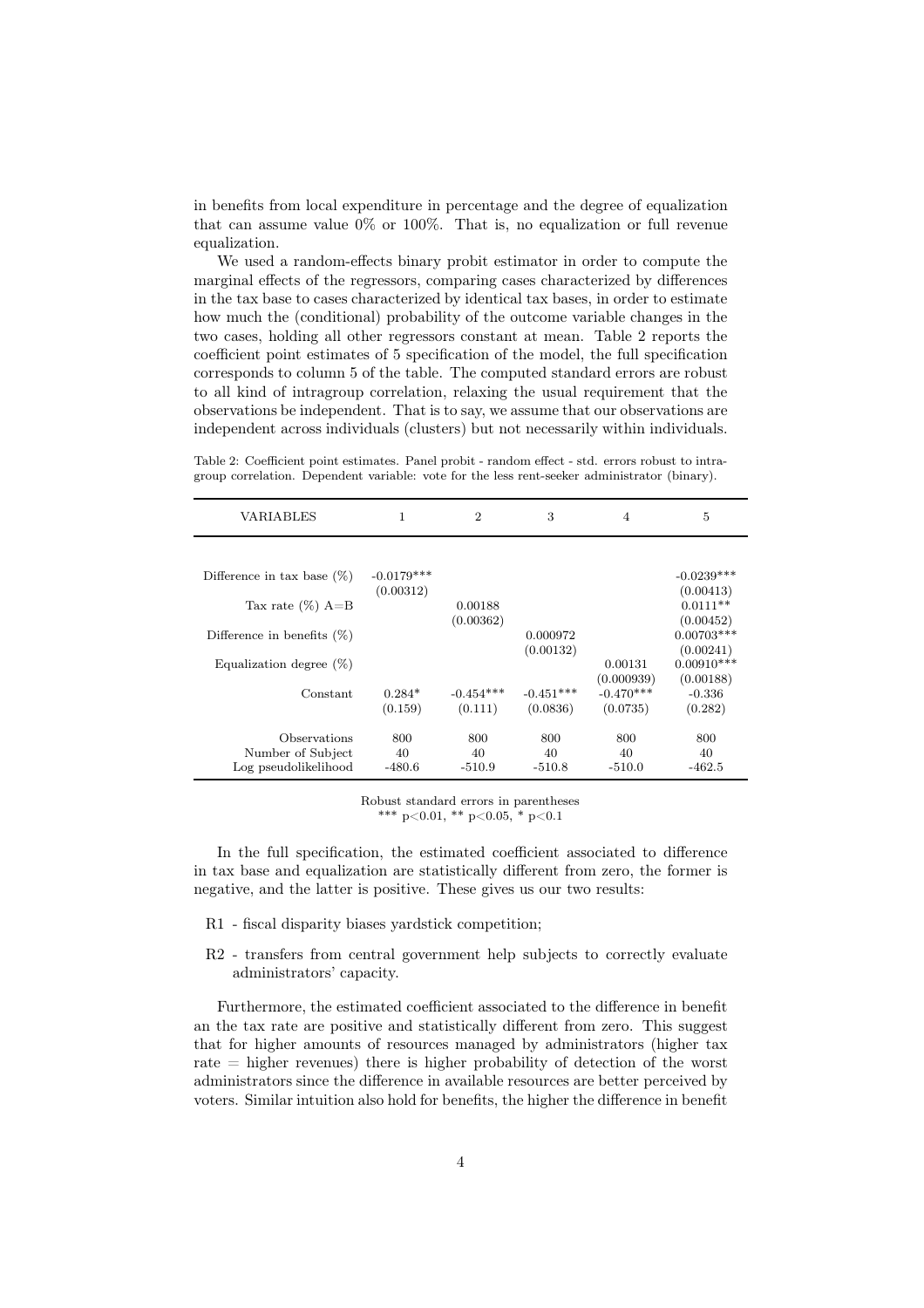(higher MPCR) is, the higher the perceived difference between administrators is.

We used the coefficents point estimates in Table 2, column 5, in order to estimate the probability that subjects' preference is given to the administrators that extract less rent than their counterparts. The first column of Table 3 reports the predicted probability that the less rent-seeker (best) administrator is detected in the absence of disparities in the tax base. The second column reports the predicted probability that the best administrator is detected in the presence of disparities in the tax base without revenue equalization. Finally, the third column reports the predicted probability that the best administrator is voted in the presence of disparities and full revenue equalization.

We can observe that the highest probability of voting for the best administrator is reached in the absence of fiscal disparities (55.2%), this probability falls dramatically when there are differences in tax bases among administrations (15.6%), finally equalizing grants seems to partially correct the yardstick bias (probability of 44.3%).

| Variables    | Predicted probabilities |                        |                        |  |  |  |
|--------------|-------------------------|------------------------|------------------------|--|--|--|
|              | No fisc. Disp. - No eq. | Fisc. Disp. - No eq.   | Fisc. Disp. - Full eq. |  |  |  |
| Constant     | $0.552***$<br>(0.0665)  | $0.156***$<br>(0.0279) | $0.443***$<br>(0.0392) |  |  |  |
| Observations | 800                     | 800                    | 800                    |  |  |  |

Table 3: Predicted probabilities.

Standard errors in parentheses

\*\*\* p<0.01, \*\* p<0.05, \* p<0.1 NOTE: All other predictors at their mean value.

#### 4. Final remarks

Traditionally, fiscal equalisation is considered an instrument to improve equity, efficiency and stability of public finance. In fact, the primary objective of fiscal equalisation is horizontal equity among the residents of different jurisdictions. Furthermore, fiscal equalization may also correct for inefficiencies that might arise if households or firms choose their location basing on net fiscal benefit and may help support macroeconomic stabilization and insure local jurisdictions against asymmetric shocks they may not be able to cope with if left alone (Blöchliger and Charbit, 2008).

The results of our experiment suggest that the presence of fiscal disparities decreases the probability of detection while equalizing grants seems to correct the yardstick bias, as suggested by Allers (2012). However, the correction seems to be only partial. Our results provides new insights on fiscal equalization, suggesting that it may also improve the voting decisions in subnational governments. In fact, the presence of equalizing grants may work as a signal that, combined with tax rates and subnational governments' output levels, provide a better indicator of subnational government performance.

It is important to notice that in our experiment we used vertical, discretionary non-earmarked grants. Further experiments are necessary in order to test the effectiveness of different kind of grants (such as, vertical and horizontal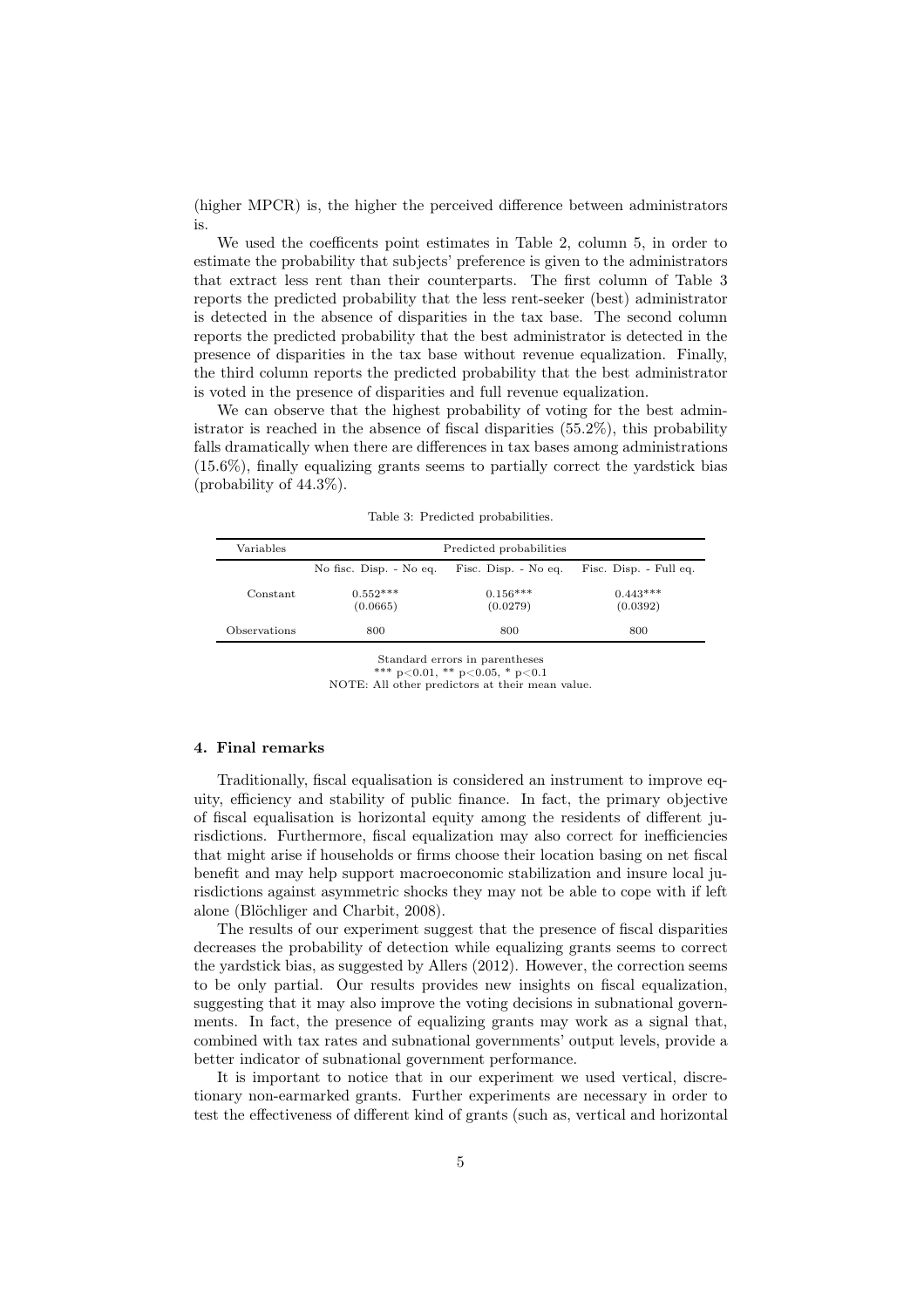equalization; discretionary and formula based grants; full and partial equalization, earmarked and non-earmarked grants) in order to test possible different effects of various form of equalization on the correction of the yardstick bias.

#### References

- Allers, M. A. (2012). Yardstick competition, fiscal disparities, and equalization. Economics Letters, 117(1):4–6.
- Besley, T. and Case, A. (1995). Incumbent behavior: Vote-seeking, tax-setting, and yardstick competition. The American Economic Review, 1(10):25–45.
- Besley, T. and Smart, M. (2007). Fiscal restraints and voter welfare. Journal of Public Economics, 91(3-4):755–773.
- Blöchliger, H. and Charbit, C. (2008). Fiscal equalisation. OECD Journal: Economic Studies, 2008(1):1–22.
- Bordignon, M., Cerniglia, F., and Revelli, F. (2003). In search of yardstick competition: a spatial analysis of italian municipality property tax setting. Journal of Urban Economics, 54(2):199–217.
- Buettner, T. and von Schwerin, A. (2016). Yardstick competition and partial coordination: Exploring the empirical distribution of local business tax rates. Journal of Economic Behavior & Organization, 124(C):178–201.
- Di Liddo, G. and Giuranno, M. G. (2016). Asymmetric yardstick competition and municipal cooperation. Economics Letters, 141:64–66.
- Fischbacher, U. (2007). z-tree: Zurich toolbox for ready-made economic experiments. Experimental Economics, 10(2):171–178.